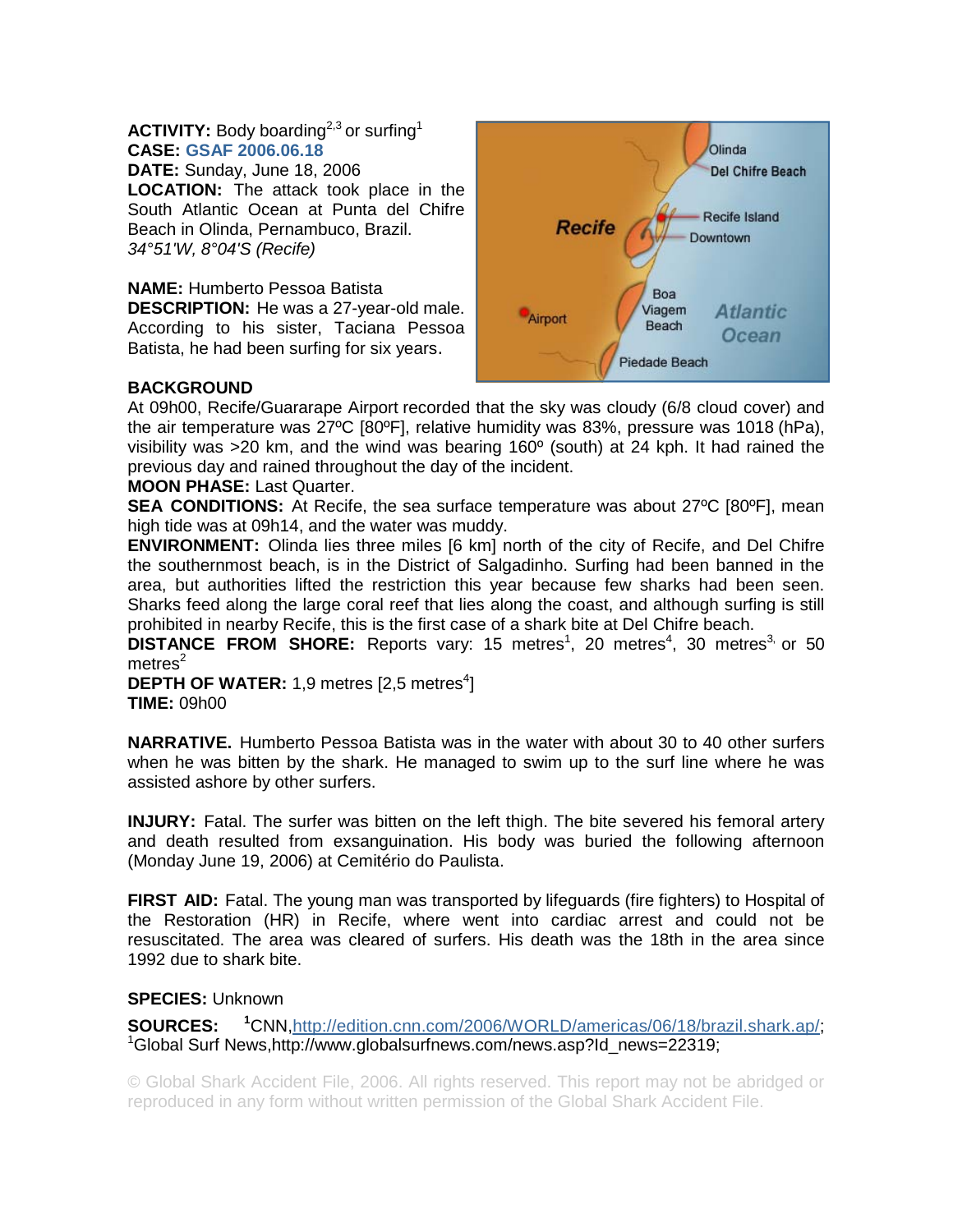<sup>2</sup>Folha Online Brasil, http://www1.folha.uol.com.br/folha/cotidiano/ult95u122894.shtml 3 Radio CBN Online, http://jc.uol.com.br/cbnrecife/2006/06/19/not\_36568.php 4 Instituto Nacional de Cardiologia Laranjeiras, http://incl.rj.saude.gov.br/incl/ noticias/719.asp



*Praia de Del Chifre e ao fundo o porto do Recife [Del Chifre Beach, and the Port of Recife beyond it.]*





*Ítalo Ricardo Alves Coutinho was surfing with Humberto when he was bitten by the shark* 

© Global Shark Accident File, 2006. All rights reserved. This report may not be abridged or reproduced in any form without written permission of the Global Shark Accident File.